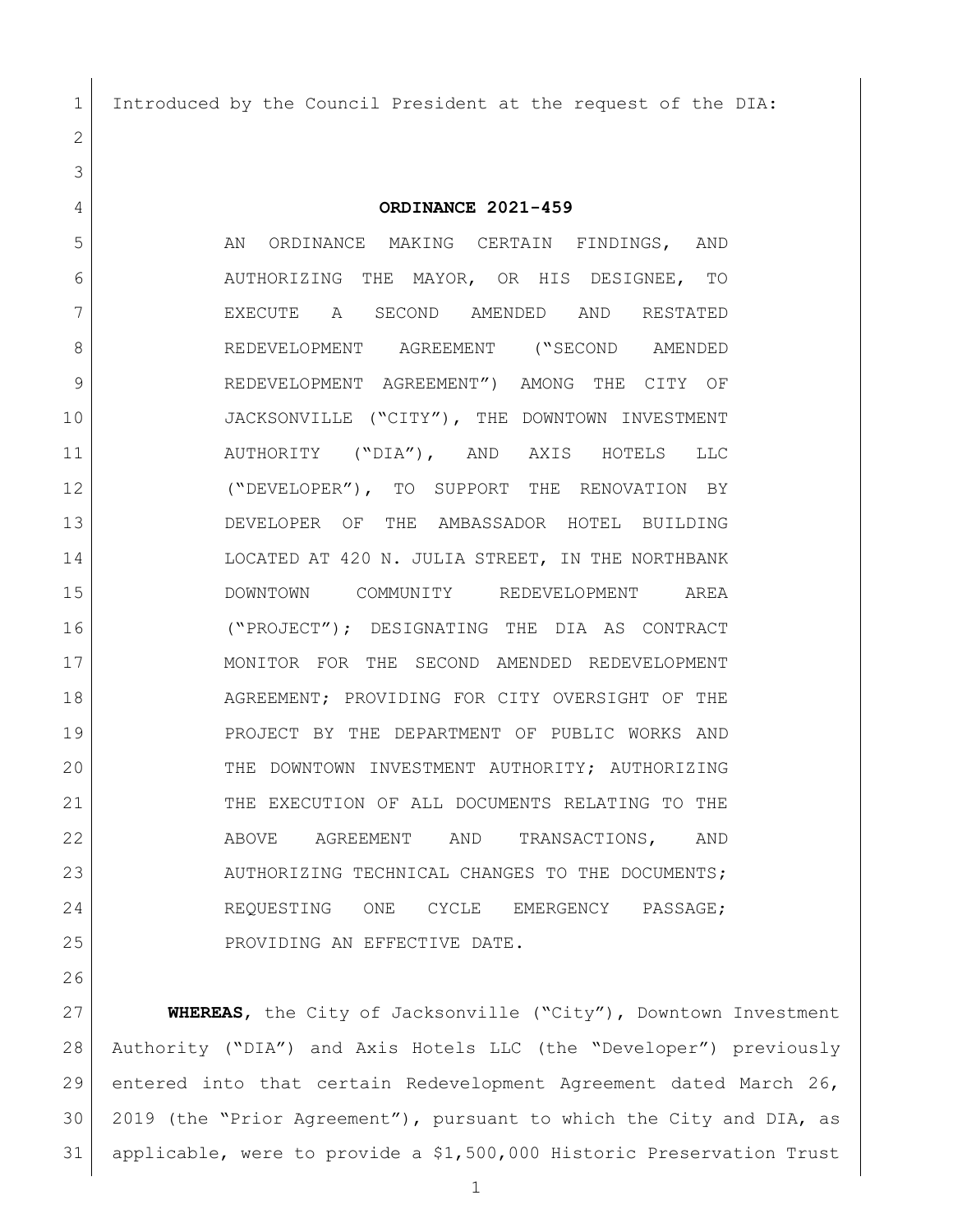Fund Grant and an up to \$4,900,000 REV Grant to the Developer upon 2 the substantial completion of the renovation of the Ambassador Hotel Building and construction of approximately 220 units of multi-family 4 market rate housing; and

 **WHEREAS**, subsequently, City, DIA and Developer entered into that certain Amended and Restated Redevelopment Agreement dated June 25, 2020, as authorized by 2020-230-E (the "Amended Agreement"), to amend the scope of the Project to: (i) exclude the construction of the approximately 220 units of multifamily market rate housing and structured parking facility; (ii) remove the obligation of the DIA to provide a \$4,900,000 REV Grant related to the same; and (iii) implement those other terms and conditions as set forth in the Amended 13 Agreement; and

 **WHEREAS**, at the request of the Developer the CEO of the DIA granted extensions to the Performance Schedule extending each of the Commencement of Construction Date and Building Improvements Completion Date, due in part to delays in obtaining financing for the Project, and by action of the DIA Board the Commencement of 19 Construction Date has been extended to July 31, 2021; and

 **WHEREAS**, the DIA has no further authority to extend the Performance Schedule and given the extensions to the Commencement of 22 Construction Date, the Developer has requested and the DIA has agreed, subject to Council approval, to extend the Building Improvements Completion Date from May 2, 2022 to December 31, 2022 to provide a reasonable time frame for the Developer to Substantially Complete the Project in accordance with the terms and conditions set forth in the Second Amended and Restated Agreement placed **On File** with the 28 Legislative Services Division; and

 **WHEREAS,** the Project is consistent with the DIA BID Plan, and furthers Redevelopment Goal 1 (Reinforce Downtown as the City's unique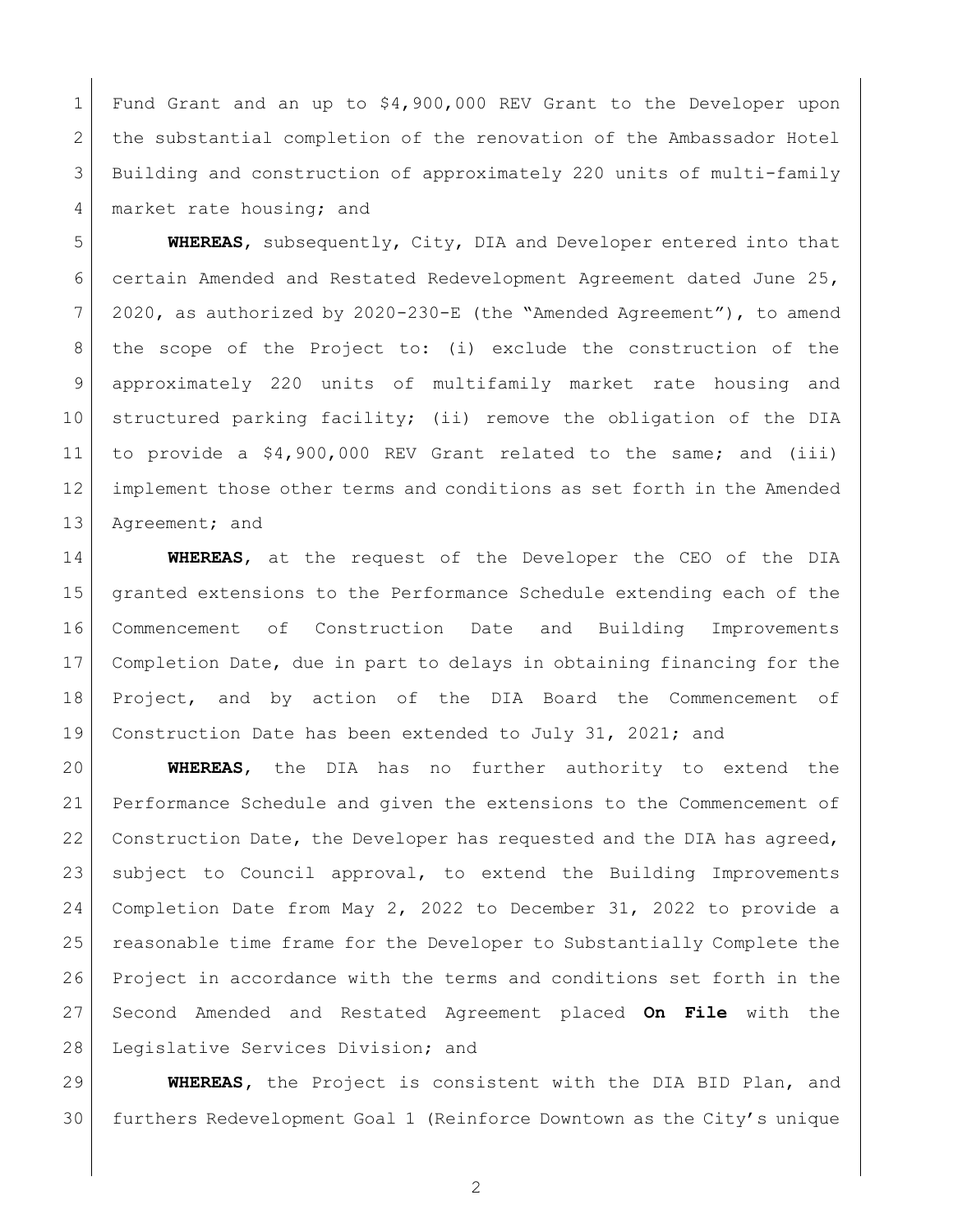1 epicenter for business, history, culture, education and 2 entertainment); and

 **WHEREAS**, on June 17, 2021, the DIA approved a resolution to 4 enter into the Second Amended and Restated Redevelopment Agreement, said Resolution being attached hereto as **Exhibit 1;** and

 **WHEREAS**, it has been determined to be in the interest of the City to enter into the Second Amended Redevelopment Agreement and 8 approve of and adopt the matters set forth in this Ordinance; now, 9 therefore,

**BE IT ORDAINED** by the Council of the City of Jacksonville:

 **Section 1. Second Amended and Restated Redevelopment Agreement Approved.** The Mayor (or his authorized designee) and the Corporation Secretary are hereby authorized to execute and deliver the Amended and Restated Redevelopment Agreement (the "Second Amended Redevelopment Agreement") substantially in the form placed **On File** with the Legislative Services Division (with such "technical" changes as herein authorized), for the purpose of implementing the recommendations of the DIA as further described in the Second Amended Redevelopment Agreement.

 The Second Amended Redevelopment Agreement may include such additions, deletions and changes as may be reasonable, necessary and 22 incidental for carrying out the purposes thereof, as may be acceptable 23 to the Mayor, or his designee, with such inclusion and acceptance being evidenced by execution of the Second Amended Redevelopment Agreement by the Mayor or his designee. No modification to the Second Amended Redevelopment Agreement may increase the financial obligations or the liability of the City or DIA and any such modification shall be technical only and shall be subject to appropriate legal review 29 and approval of the General Counsel, or his or her designee, and all other appropriate action required by law. "Technical" is herein defined as including, but not limited to, changes in legal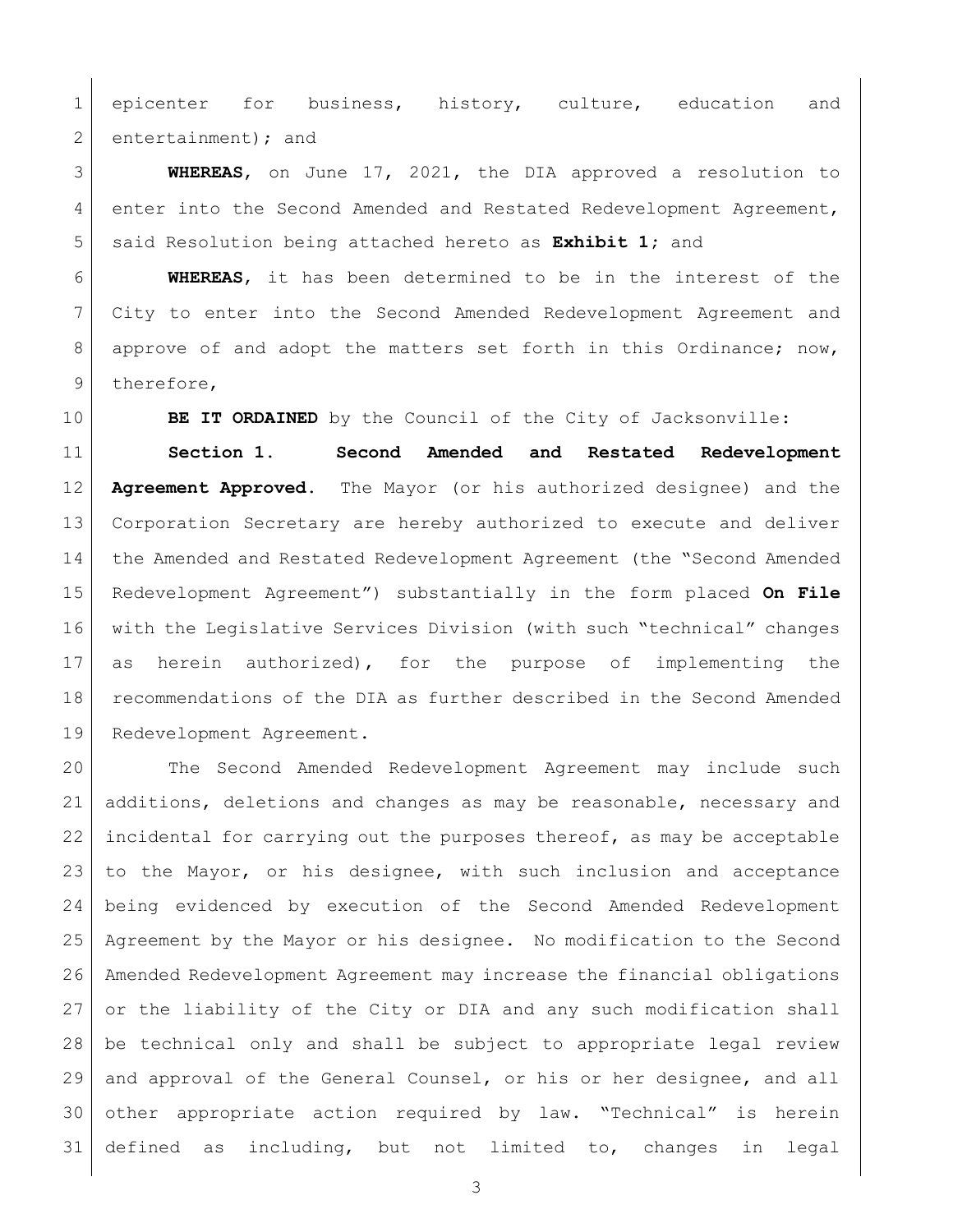descriptions and surveys, descriptions of infrastructure improvements  $2 \mid$  and/or any road project, ingress and egress, easements and rights of way, performance schedules (provided that no performance schedule may be extended for more than six months without DIA Board approval) design standards, access and site plan, which have no financial impact.

 **Section 2. Designation of Authorized Official and DIA as Contract Monitor.** The Mayor is designated as the authorized official of the City for the purpose of executing and delivering any contracts and documents and furnishing such information, data and documents for the Second Amended Redevelopment Agreement and related documents as may be required and otherwise to act as the authorized official of the City in connection with the Second Amended Redevelopment 14 | Agreement, and is further authorized to designate one or more other officials of the City to exercise any of the foregoing authorizations and to furnish or cause to be furnished such information and take or cause to be taken such action as may be necessary to enable the City to implement the Second Amended Redevelopment Agreement according to its terms. The DIA is hereby required to administer and monitor the Second Amended Redevelopment Agreement and to handle the City's responsibilities thereunder, including the City's responsibilities under such Second Amended Redevelopment Agreement working with and 23 | supported by all relevant City departments.

 **Section 3. Oversight Department.** The Department of Public Works and the Downtown Investment Authority shall oversee the Project 26 described herein.

 **Section 4. Further Authorizations.** The Mayor, or his designee, and the Corporation Secretary, are hereby authorized to execute the Second Amended Redevelopment Agreement and all other contracts and documents and otherwise take all necessary action in connection therewith and herewith. The Chief Executive Officer of the